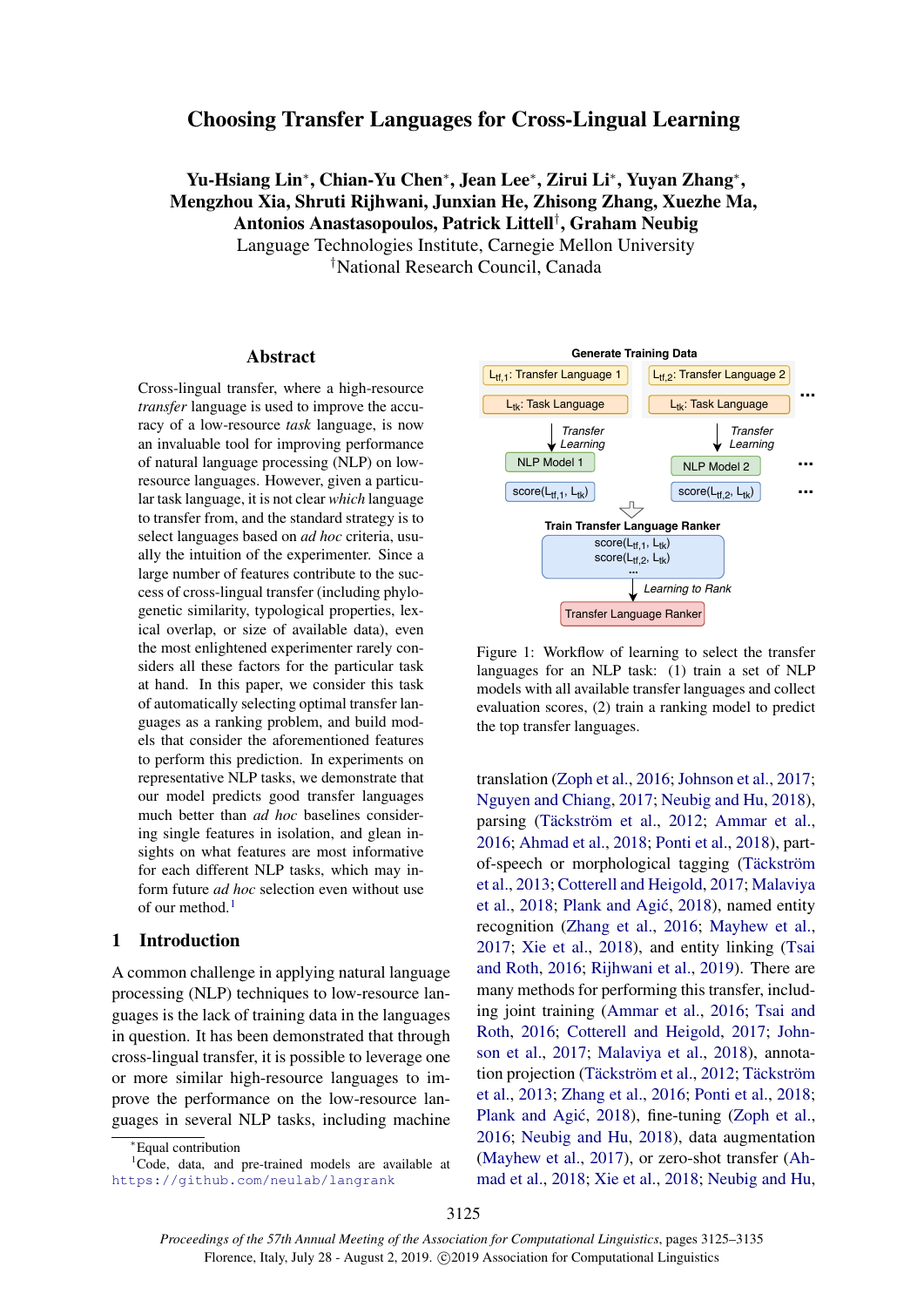[2018;](#page-9-1) [Rijhwani et al.,](#page-9-6) [2019\)](#page-9-6). The common thread is that data in a high-resource *transfer language* is used to improve performance on a low-resource *task language*.

However, determining the best transfer language for any particular task language remains an open question – the choice of transfer language has traditionally been done in a heuristic manner, often based on the intuition of the experimenter. A common method of choosing transfer languages involves selecting one that belongs to the same language family or has a small phylogenetic distance in the language family tree to the task language [\(Dong et al.,](#page-8-4) [2015;](#page-8-4) [Johnson et al.,](#page-8-0) [2017;](#page-8-0) [Cotterell and Heigold,](#page-8-3) [2017\)](#page-8-3). However, it is not always true that all languages in a single language family share the same linguistic properties [\(Ah](#page-8-2)[mad et al.,](#page-8-2) [2018\)](#page-8-2). Therefore, another strategy is to select transfer languages based on the typological properties that are relevant to the specific NLP task, such as word ordering for parsing tasks [\(Am](#page-8-1)[mar et al.,](#page-8-1) [2016;](#page-8-1) [Ahmad et al.,](#page-8-2) [2018\)](#page-8-2). With several heuristics available for selecting a transfer language, it is unclear *a priori* if any single attribute of a language will be the most reliable criterion in determining whether cross-lingual learning is likely to work for a specific NLP task. Other factors, such as lexical overlap between the training datasets or size of available data in the transfer language, could also play a role in selecting an appropriate transfer language. Having an empirical principle regarding how to choose the most promising languages or corpora to transfer from has the potential to greatly reduce the time and effort required to find, obtain, and prepare corpora for a particular language pair.

In this paper, we propose a framework, which we call LANGRANK, to empirically answer the question posed above: *given a particular task lowresource language and NLP task, how can we determine which languages we should be performing transfer from?* We consider this language prediction task as a ranking problem, where each potential transfer language is represented by a set of attributes including typological information and corpus statistics, such as word overlap and dataset size. Given a task language and a set of candidate transfer languages, the model is trained to rank the transfer languages according to the performance achieved when they are used in training a model to process the task low-resource language. These

models are trained by performing a computationand resource-intensive exhaustive search through the space of potential transfer languages, but at test time they can rapidly predict optimal transfer languages, based only on a few dataset and linguistic features, which are easily obtained.

In experiments, we examine cross-lingual transfer in four NLP tasks: machine translation (MT), entity linking (EL), part-of-speech (POS) tagging and dependency parsing (DEP). We train gradient boosted decision trees (GBDT; [Ke et al.](#page-8-5) [\(2017\)](#page-8-5)) to select the best transfer languages based on the aforementioned features. We compare our ranking models with several reasonable baselines inspired by the heuristic approaches used in previous work, and show that our ranking models significantly improve the quality of the selection of the top languages for cross lingual transfer. In addition, through an ablation study and examining the learned decisions trees, we glean insights about which features were found to be useful when choosing transfer languages for each task. This may inform future attempts for heuristic selection of transfer languages, even in the absence of direct use of LANGRANK.

## <span id="page-1-0"></span>2 Problem Formulation

We define the *task* language t as the language of interest for a particular NLP task, and the *transfer* language a as the additional language that is used to aid in training models. Formally, during the training stage of transfer learning, we perform a model training step:

$$
M_{t,a} = \text{train}(\langle x_t^{(trn)}, y_t^{(trn)} \rangle, \langle x_a^{(trn)}, y_a^{(trn)} \rangle),
$$

where  $x^{(trn)}$  and  $y^{(trn)}$  indicate input and output training data for each training language, and  $M_{t,a}$ indicates the resulting model trained on languages  $t$  and  $a$ . The actual model and training procedure will vary from task to task, and we give several disparate examples in our experiments in §[5.1.](#page-3-0) The model can then be evaluated by using it to predict outputs over the test set, and evaluating the results:

$$
\hat{y}_{t,a}^{(tst)} = \text{predict}(x_t^{(tst)}; M_{t,a})
$$
\n
$$
c_{t,a} = \text{evaluate}(y_t^{(tst)}, \hat{y}_{t,a}^{(tst)}),
$$

where  $c_{t,a}$  is the resulting test-set score achieved by using  $a$  as an transfer language.

Assuming we want to get the highest possible performance on task language  $t$ , one way to do so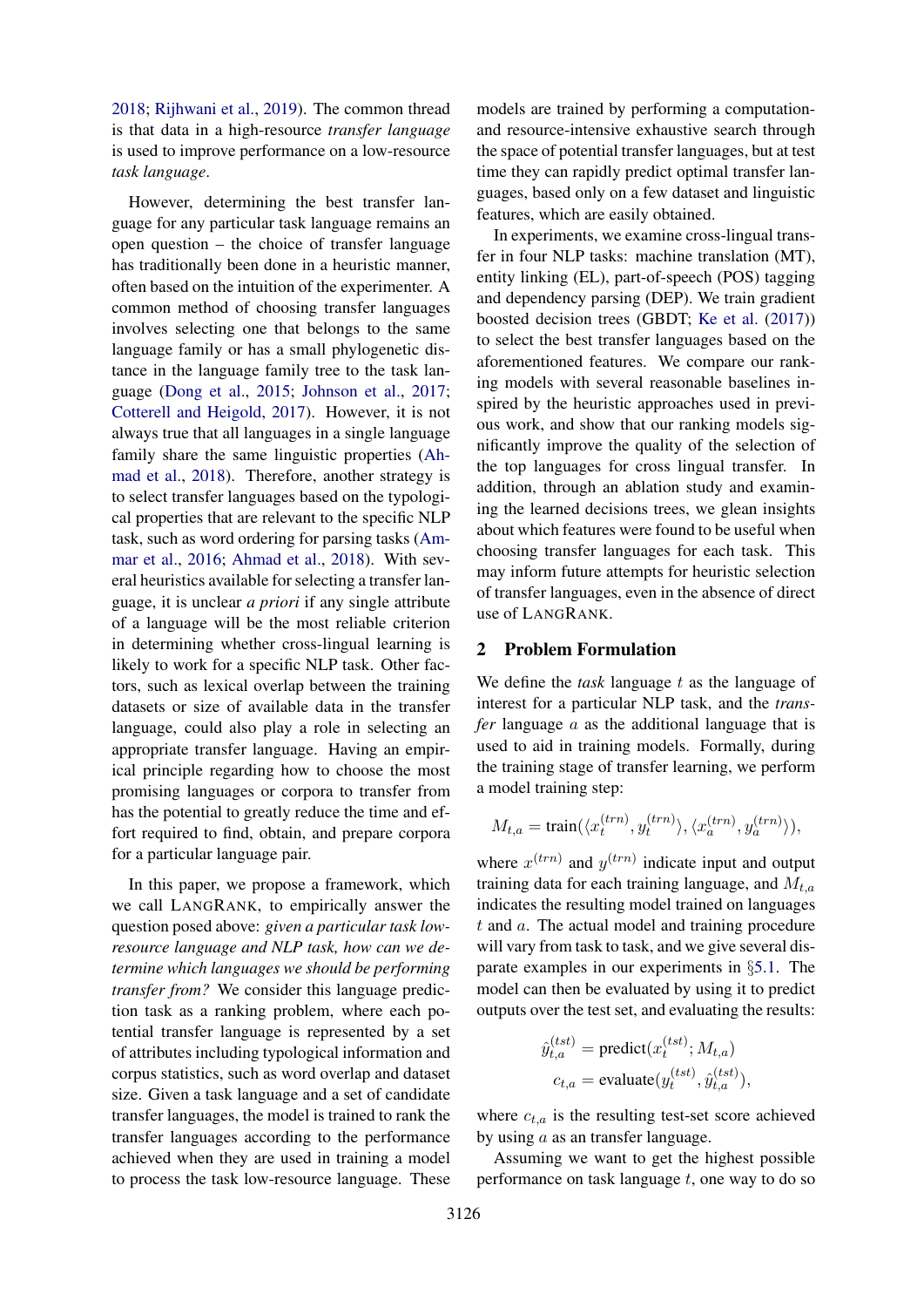is to exhaustively enumerate over every single potential transfer language a, train models, and evaluate the test set. In this case, the optimal transfer language for task language  $t$  can be defined as:

$$
a_t^* = \text{argmax}_a c_{t,a}.
$$

However, as noted in the introduction, this bruteforce method for finding optimal transfer languages is not practical: if resources for many languages are available *a priori*, it is computationally expensive to train all of the models, and in many cases these resources are not-available *a priori* and need to be gathered from various sources before even starting experimentation.

Thus, we turn to formulating our goal as a ranking task: given an NLP task, a low-resource task language  $t$ , and a list of  $J$  available high-resource transfer languages  $a_1, a_2, \ldots, a_J$ , attempt to predict their ranking according to their expected scores  $c_{t,a_1}, c_{t,a_2}, \ldots, c_{t,a_J}$  without actually calculating the scores themselves. To learn this ranker, we need to first create training data for the ranker, which we create by doing an exhaustive sweep over a set of *training* task languages  $t_1, t_2, \ldots, t_I$ , which results in sets of scores  ${c_{t_1,a_1}, \ldots, c_{t_1,a_J}, \ldots, c_{t_I,a_1}, \ldots, c_{t_I,a_J}}.$ 

These scores that can be used to train a ranking system, using standard methods for learning to rank (see, e.g., [Liu et al.](#page-9-7) [\(2009\)](#page-9-7)). Specifically, these methods work by extracting features from the pair of languages  $\langle t_i, a_j \rangle$ :

$$
\phi_{t_i, a_j} = \text{feat\_extract}(t_i, a_j)
$$

and then using these features to predict a relative score for each pair of task and transfer languages

$$
r_{t_i, a_j} = \text{rank\_score}(\phi_{t_i, a_j}; \theta)
$$

where  $\theta$  are the parameters of the ranking model. These parameters  $\theta$  are learned in a way such that the order of the ranking scores  $r_{t_i, a_1}, \ldots, r_{t_i, a_J}$ match as closely as possible with those of the goldstandard evaluation scores  $c_{t_i, a_1}, \ldots, c_{t_i, a_J}$ .

Now that we have described the overall formulation of the problem, there are two main questions left: how do we define our features  $\phi_{t_i, a_j}$ , and how do we learn the parameters  $\theta$  of the ranking model?

## 3 Ranking Features

We represent each language pair/corpus by a set of features, split into two classes: dataset-dependent and dataset-independent.

## 3.1 Data-dependent Features

Dataset-dependent features are statistical features of the particular corpus used, such as dataset size and the word overlap between two corpora. Importantly, these features require the dataset to already be available for processing and thus are less conducive to use in situations where resources have not yet been acquired. Specifically, we examine the following categories:

**Dataset Size:** We denote the number of training examples in the transfer and task languages by  $s_{tf}$ and  $s_{tk}$ , respectively. For MT, POS and DEP, this is the number of sentences in a corpus, and for EL the dataset size is the number of named entities in a bilingual entity gazetteer. In our experiments, we also consider the ratio of the dataset size,  $s_{tf}/s_{tk}$ , as a feature, since we are interested in how much bigger the transfer-language corpus is than the task-language corpus.

Type-Token Ratio (TTR): The TTR of the transfer- and task-language corpora,  $t_{tf}$  and  $t_{tk}$ , respectively, is the ratio between the number of types (the number of unique words) and the number of tokens [\(Richards,](#page-9-8) [1987\)](#page-9-8). It is a measure for lexical diversity, as a higher TTR represents higher lexical variation. We also consider the distance between the TTRs of the transfer- and tasklanguage corpora, which may very roughly indicate their morphological similarity:

$$
d_{ttr} = \left(1 - \frac{t_{tf}}{t_{tk}}\right)^2.
$$

Transfer and task languages that have similar lexical diversity are expected to have  $d_{ttr}$  close to 0.

The data for the entity linking task consists only of named entities, so the TTR is typically close to 1 for all languages. Therefore, we do not include TTR related features for the EL task.

Word overlap and subword overlap: We measure the similarity between the vocabularies of task- and transfer-language corpora by word overlap  $o_w$ , and subword overlap  $o_{sw}$ :

$$
o_w = \frac{|T_{tf} \cap T_{tk}|}{|T_{tf}| + |T_{tk}|}, \quad o_{sw} = \frac{|S_{tf} \cap S_{tk}|}{|S_{tf}| + |S_{tk}|},
$$

where  $T_{tf}$  and  $T_{tk}$  are the sets of types in the transfer- and task-language corpora, and  $S_{tf}$  and  $S_{tk}$  are their sets of subwords. The subwords are obtained by an unsupervised word segmentation algorithm [\(Sennrich et al.,](#page-10-6) [2016;](#page-10-6) [Kudo,](#page-8-6)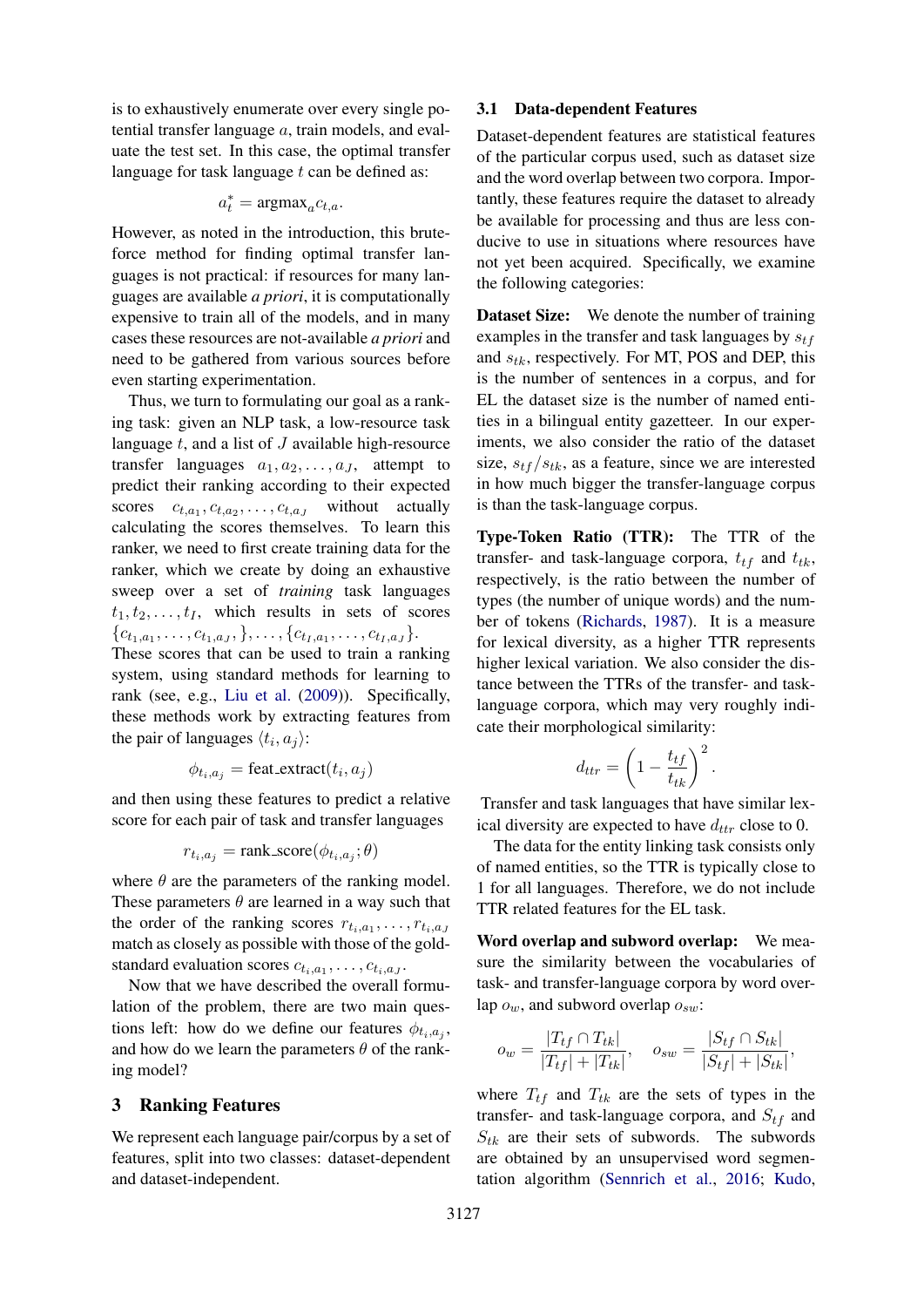[2018\)](#page-8-6). Note that for EL, we do not consider subword overlap, and the word overlap is simply the count of the named entities that have exactly the same representations in both transfer and task languages. We also omit subword overlap in the POS and DEP tasks, as some low-resource languages do not have enough data for properly extracting subwords.

## 3.2 Dataset-independent Features

Dataset-independent features are measures of the similarity between a pair of languages based on phylogenetic or typological properties established by linguistic study. Specifically, we leverage six different linguistic distances queried from the URIEL Typological Database [\(Littell et al.,](#page-8-7) [2017\)](#page-8-7):

**Geographic distance**  $(d_{geo})$ : The orthodromic distance between the languages on the surface of the earth, divided by the antipodal distance, based primarily on language location descriptions in Glottolog (Hammarström et al., [2018\)](#page-8-8).

**Genetic distance**  $(d_{gen})$ : The genealogical distance of the languages, derived from the hypothesized tree of language descent in Glottolog.

**Inventory distance**  $(d_{inv})$ : The cosine distance between the phonological feature vectors derived from the PHOIBLE database [\(Moran et al.,](#page-9-9) [2014\)](#page-9-9), a collection of seven phonological databases.

**Syntactic distance**  $(d_{syn})$ : The cosine distance between the feature vectors derived from the syntactic structures of the languages [\(Collins and](#page-8-9) [Kayne,](#page-8-9) [2011\)](#page-8-9), derived mostly from the WALS database [\(Dryer and Haspelmath,](#page-8-10) [2013\)](#page-8-10).

**Phonological distance**  $(d_{pho})$ : The cosine distance between the phonological feature vectors derived from the WALS and Ethnologue databases [\(Lewis,](#page-8-11) [2009\)](#page-8-11).

**Featural distance**  $(d_{fea})$ : The cosine distance between feature vectors combining all 5 features mentioned above.

## 4 Ranking Model

Having defined our features, the next question is what type of ranking model to use and how to learn its parameters  $\theta$ . As defined in §[2,](#page-1-0) the problem is a standard learning-to-rank problem, so there are a myriad of possibilities for models and learning algorithms [\(Liu et al.,](#page-9-7) [2009\)](#page-9-7).

We opt to use the GBDT [\(Ke et al.,](#page-8-5) [2017\)](#page-8-5) model with LambdaRank as our training method [\(Burges,](#page-8-12) [2010\)](#page-8-12), as it has two major advantages. First, its empirical performance – it is currently one of the state-of-the-art methods for ranking, especially in settings that have few features and limited data. Second, but perhaps more interesting, is its interpretability. Decision-tree based algorithms are relatively interpretable, as it is easy to visualize the learned tree structure. One of our research goals is to understand what linguistic or statistical features of a dataset play important roles in transfer learning, so the interpretable nature of the treebased model can provide valuable insights, which we elaborate further in §[6.2.](#page-6-0)

## 5 Experimental Settings

#### <span id="page-3-0"></span>5.1 Testbed Tasks

We investigate the performance of LANGRANK on four common NLP tasks: MT, EL, POS tagging, and DEPendency parsing. We briefly outline the settings for all four NLP tasks.

Machine Translation We train a standard attention-based sequence-to-sequence model [\(Bahdanau et al.,](#page-8-13) [2015\)](#page-8-13), using the XNMT toolkit [\(Neubig et al.,](#page-9-10) [2018\)](#page-9-10). We perform training on the multilingual TED talk corpus of [Qi et al.](#page-9-11) [\(2018\)](#page-9-11), using 54 task and 54 transfer languages, always translating into English, which results in 2,862 task/transfer pairs and 54 single-source training settings. Transfer is performed by joint training over the concatenated task and transfer corpora.

Entity Linking The cross-lingual EL task involves linking a named entity mention in the task language to an English knowledge base. We train two character-level LSTM encoders, which are trained to maximize the cosine similarity between parallel (i.e., linked) entities [\(Rijhwani](#page-9-6) [et al.,](#page-9-6) [2019\)](#page-9-6). We use the same dataset as [Rijh](#page-9-6)[wani et al.](#page-9-6) [\(2019\)](#page-9-6), which contains language-linked Wikipedia article titles from 9 low-resource task languages and 53 potential transfer languages, resulting in 477 task/transfer pairs. We perform training in a zero-shot setting, where we train on corpora only in the transfer language, and test entity linking accuracy on the task language without joint training or fine-tuning.

POS Tagging We train a bi-directional LSTM-CNNs-CRF model [\(Ma and Hovy,](#page-9-12) [2016\)](#page-9-12) on word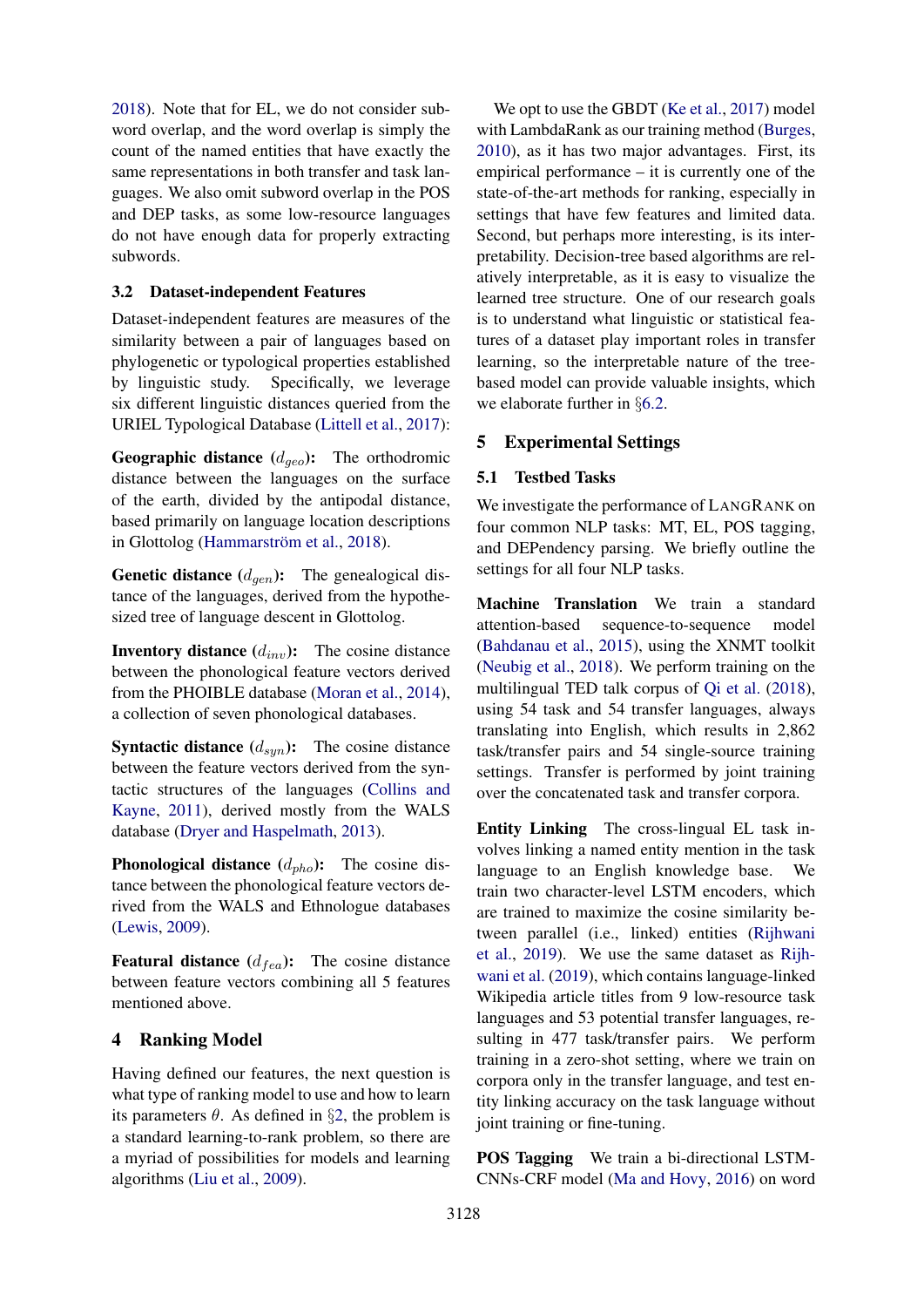sequences without using pre-trained word embeddings. The implementation is based on the NCRF++ toolkit [\(Yang and Zhang,](#page-10-7) [2018\)](#page-10-7). We perform training on the Universal Dependencies v2.2 dataset [\(Nivre et al.,](#page-9-13) [2018\)](#page-9-13), using 26 languages that have the least training data as task languages, and 60 transfer languages, $<sup>2</sup>$  $<sup>2</sup>$  $<sup>2</sup>$  resulting in 1,545 pairs</sup> of transfer-task languages. Transfer is performed by joint training over the concatenated task and transfer corpora if the task language has training data, and training only with transfer corpora otherwise. The performance is measured by POS tagging accuracy on the task language.

Dependency Parsing For the dependency parsing task, we follow the settings of [\(Ahmad et al.,](#page-8-2) [2018\)](#page-8-2) and utilize a deep biaffine attentional graphbased model [\(Dozat and Manning,](#page-8-14) [2016\)](#page-8-14). We select 30 languages from Universal Dependencies v2.2 [\(Nivre et al.,](#page-9-13) [2018\)](#page-9-13), resulting in 870 pairs of transfer-task languages. For this task, transfer is performed in the zero-shot setting where no task language annotations are available in training. We rely on the multi-lingual embeddings which are mapped into the same space with the offline method of [Smith et al.](#page-10-8) [\(2017\)](#page-10-8) and directly adopt the model trained with the transfer language to task languages. The performance is measured by LAS (Labeled Attachment Accuracy) excluding punctuation.

#### 5.2 Evaluation Protocol

We evaluate all our models on all NLP tasks with leave-one-out cross validation. For each crossvalidation fold, we leave one language  $\ell^{(tst)}$  out from the  $N$  languages we have as the test set, and train our ranking model  $\theta_{\ell(tst)}$  using all remaining languages,  $\{\ell_1^{(trn)}\}$  $\binom{(trn)}{1}, \ldots, \ell_{N-1}^{(trn)}$ , as the training set. During training, each  $\ell_i^{(trn)}$  $i^{(i\tau\tau i)}$  is treated as the task language in turn, and the other  $N - 2$  languages in the training set as transfer languages. We then test the learned model  $\theta_{\ell(tst)}$  by taking  $\ell^{(tst)}$  as the task language, and  $\ell_1^{(trn)}$  $\binom{(trn)}{1}, \ldots, \ell_{N-1}^{(trn)}$  as the set of transfer languages, and predict the ranking scores  ${r_{\ell(tst),\ell_1^{(trn)}},\ldots,r_{\ell(tst),\ell_{N-1}^{(trn)}}}.$  We repeat this process with each language in all  $N$  languages as the test language  $\ell$ <sup>(tst)</sup>, and collect N learned models. We use Normalized Discounted Cumulative Gain (NDCG) (Järvelin and Kekäläinen, [2002\)](#page-8-15) to evaluate the performance of the ranking model. The NDCG at position  $p$  is defined as:

$$
\text{NDCG} \textcircled{a} p = \frac{\text{DCG} \textcircled{a} p}{\text{IDCG} \textcircled{a} p},
$$

where the Discounted Cumulative Gain (DCG) at position  $p$  is

$$
\text{DCG} \,\textcircled{a} p = \sum_{i=1}^{p} \frac{2^{\gamma_i} - 1}{\log_2(i+1)}.
$$

Here  $\gamma_i$  is the relevance of the language ranked at position i by the model being evaluated. We keep only the top- $\gamma_{\text{max}}$  transfer languages as our learning signal: the true best transfer language has  $\gamma =$  $\gamma_{\text{max}}$ , and the second-best one has  $\gamma = \gamma_{\text{max}} - 1$ , and so on until  $\gamma = 1$ , with the remaining languages below the top- $\gamma_{\text{max}}$  ones all sharing  $\gamma = 0$ . The Ideal Discounted Cumulative Gain (IDCG) uses the same formula as DCG, except it is calculated over the gold-standard ranking. When the predicted ranking matches the "true" ranking, then NDCG is equal to 1.

## 5.3 Method Parameters and Baselines

We use GBDT to train our LANGRANK models. For each LANGRANK model, we train an ensemble of 100 decision trees, each with 16 leaves. We use the LightGBM implementation [\(Ke et al.,](#page-8-5) [2017\)](#page-8-5) of the LambdaRank algorithm in our training. In our experiments, we set  $\gamma_{\text{max}} = 10$ , and evaluate the models by NDCG@3. The threshold of 3 was somewhat arbitrary, but based on our intuition that we would like to test whether LANGRANK can successfully recommend the best transfer language within a few tries, instead of testing its ability to accurately rank *all* available transfer languages. The results in Table [1](#page-5-0) report the average NDCG@3 across all crossvalidation folds. For LANGRANK (all) we include all available features in our models, while for LANGRANK (dataset) and LANGRANK (ling) we include only the subsets of dataset-dependent and dataset-independent features, respectively.

We consider the following baseline methods:

• Using a single dataset-dependent feature: While dataset-dependent features have not typically been used as criteria for selecting transfer languages, they are a common feature in data selection methods for crossdomain transfer [\(Moore and Lewis,](#page-9-14) [2010\)](#page-9-14). In

<span id="page-4-0"></span> $2$ For each language, we choose the treebank that has the least number of training instances, which results in 60 languages with training data and 11 without training data.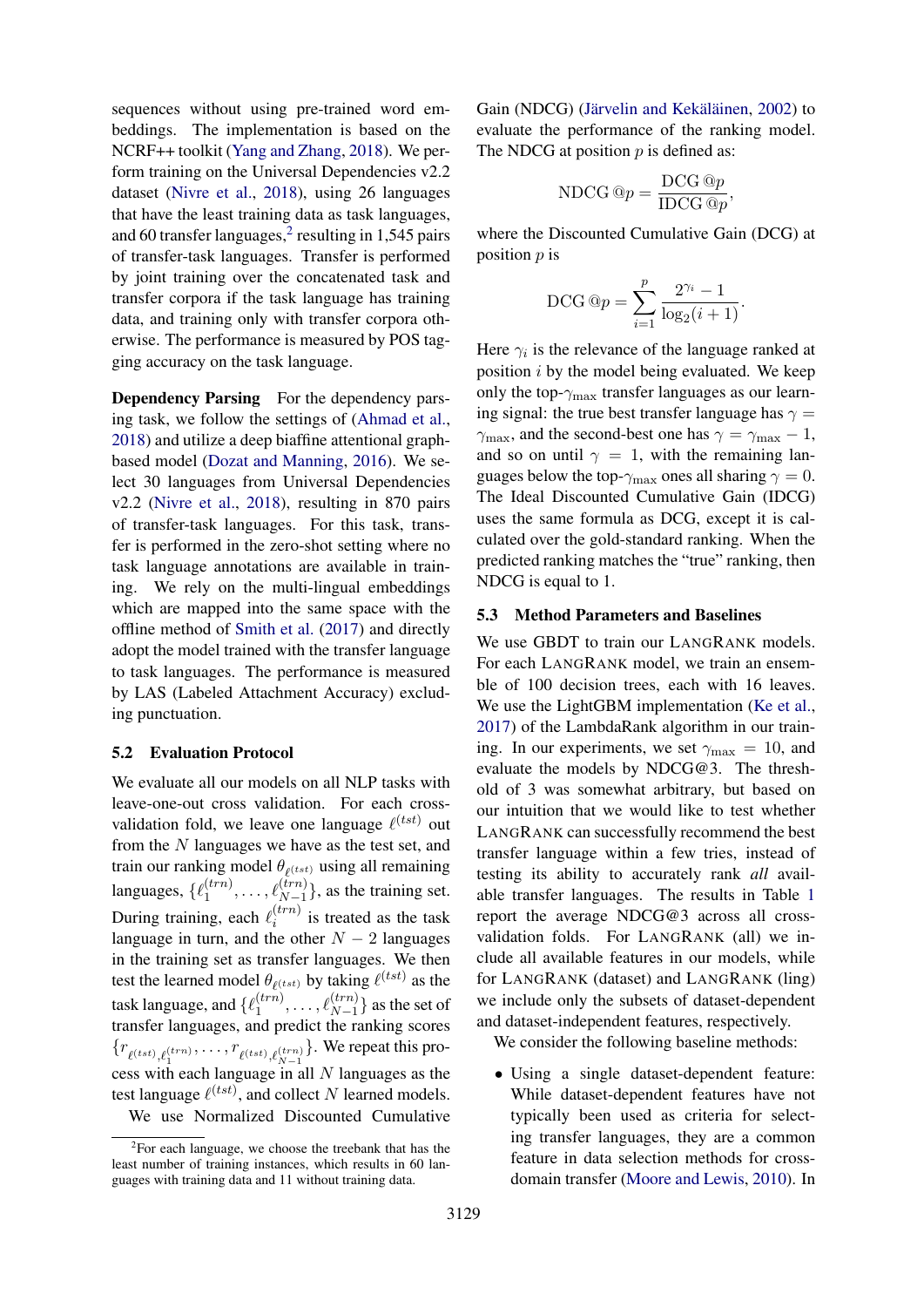<span id="page-5-0"></span>

|                    | <b>Method</b>               | МT   | EL.  | <b>POS</b> | DEP  |
|--------------------|-----------------------------|------|------|------------|------|
| dataset            | word overlap $o_w$          | 28.6 | 30.7 | 13.4       | 52.3 |
|                    | subword overlap $o_{sw}$    | 29.2 |      |            |      |
|                    | size ratio $s_{tf}/s_{tk}$  | 3.7  | 0.3  | 9.5        | 24.8 |
|                    | type-token ratio $d_{ttr}$  | 2.5  |      | 7.4        | 6.4  |
| distance<br>ling.  | genetic $d_{gen}$           | 24.2 | 50.9 | 14.8       | 32.0 |
|                    | syntactic $d_{syn}$         | 14.8 | 46.4 | 4.1        | 22.9 |
|                    | featural $d_{fea}$          | 10.1 | 47.5 | 5.7        | 13.9 |
|                    | phonological $d_{pho}$      | 3.0  | 4.0  | 9.8        | 43.4 |
|                    | inventory $d_{inv}$         | 8.5  | 41.3 | 2.4        | 23.5 |
|                    | geographic $d_{\text{gen}}$ | 15.1 | 49.5 | 15.7       | 46.4 |
| LANGRANK (all)     |                             | 51.1 | 63.0 | 28.9       | 65.0 |
| LANGRANK (dataset) |                             | 53.7 | 17.0 | 26.5       | 65.0 |
| LANGRANK (URIEL)   |                             | 32.6 | 58.1 | 16.6       | 59.6 |

Table 1: Our LANGRANK model leads to higher average NDCG@3 over the baselines on all four tasks: machine translation (MT), entity linking (EL), part-ofspeech tagging (POS) and dependency parsing (DEP).

view of this, we include selecting the transfer languages by sorting against each single one of  $o_w$ ,  $o_{sw}$ , and  $s_{tf}/s_{tk}$  in descending order, and sorting against  $d_{ttr}$  in ascending order, as baseline methods.

• Using a single linguistic distance feature: More common heuristic criteria of selection the transfer languages are choosing ones that have small phylogenetic distance to the task language [\(Dong et al.,](#page-8-4) [2015;](#page-8-4) [Cotterell and](#page-8-3) [Heigold,](#page-8-3) [2017\)](#page-8-3). We therefore include selecting the transfer languages by sorting against each single one of  $d_{gen}$ ,  $d_{syn}$ ,  $d_{fea}$ ,  $d_{pho}$ ,  $d_{inv}$ , and  $d_{geo}$  in ascending order as our baseline methods.

## 6 Results and Analysis

## 6.1 Main Results

The performance of predicting transfer languages for the four NLP tasks using single-feature baselines and LANGRANK is shown in Table [1.](#page-5-0) First, using LANGRANK with either all features or a subset of the features leads to substantially higher NDCG than using single-feature heuristics. Although some single-feature baselines manage to achieve high NDCG for some tasks, the predictions of LANGRANK consistently surpass the baselines on all tasks. In fact, for the MT and POS tagging tasks, the ranking quality of the best LAN-GRANK model is almost double that of the best single-feature baseline.

Furthermore, using dataset-dependent features on top of the linguistic distance ones enhances the

<span id="page-5-1"></span>

Figure 2: The best evaluation score (BLEU for MT, accuracy for EL and POS, and LAS for DEP) attainable by trying out the top  $K$  transfer languages recommended by the LANGRANK models and the singlefeature baselines.

quality of the LANGRANK predictions. The best results for EL and POS tagging are obtained using all features, while for MT the best model is the one using dataset-only features. The best performance on DEP parsing is achieved with both settings. LANGRANK with only dataset features outperforms the linguistics-only LANGRANK on the MT and POS tagging tasks. It is, however, severely lacking in the EL task, likely because EL datasets lack most dataset features as discussed in the previous section; the EL data only consists of pairs of corresponding entities and not complete sentences as in the case of the other tasks' datasets.

In addition, it is important to note that LAN-GRANK with only linguistic database information still outperforms all heuristic baselines on all tasks. This means that our model is potentially useful even before any resources for the language and task of interest have been collected, and could inform the data creation process.

Finally, from a potential user's point of view, a practical question is: *If we train models on the top* K *transfer languages suggested by the ranking model and pick the best one, how good is the best model expected to be?* If a user could obtain a good transfer model by trying out only a small number of transfer languages as suggested by our ranking model, the overhead of searching for a good transfer language is immensely reduced.

Figure [2](#page-5-1) compares the BLEU score (for MT), accuracy (for EL and POS) and LAS (for DEP) of the best transfer model attainable by using one of the top  $K$  transfer languages recommended by LANGRANK (all) and by the best single feature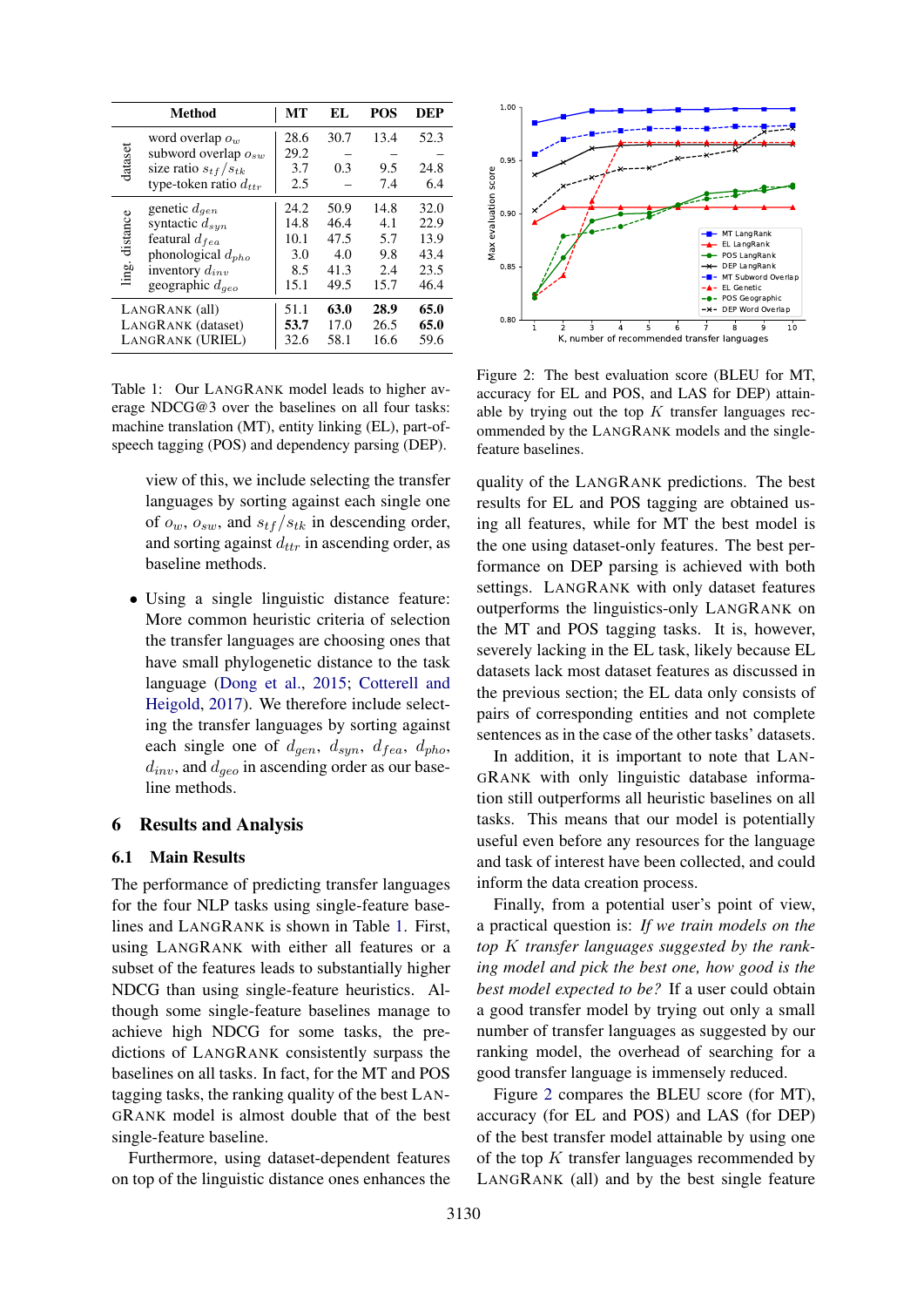<span id="page-6-1"></span>

| Task<br>Lang | LANG<br><b>RANK</b>                 | <b>Best</b><br><b>Dataset</b>                  | <b>Best</b><br><b>URIEL</b>                         | True<br><b>Best</b>                         |
|--------------|-------------------------------------|------------------------------------------------|-----------------------------------------------------|---------------------------------------------|
| MT<br>aze    | tur $(1)$<br>fas $(3)$<br>hun $(4)$ | $O_{11}$<br>tur $(1)$<br>hrv(5)<br>ron $(31)$  | $d_{fea}$<br>ara(32)<br>fas $(3)$<br>sqi $(22)$     | tur $(1)$<br>kor(2)<br>fas $(3)$            |
| MT<br>ben    | hun $(1)$<br>tur $(2)$<br>fas $(4)$ | $O_{10}$<br>vie(3)<br>ita $(20)$<br>por $(18)$ | $d_{qeo}$<br>mya $(30)$<br>hin $(27)$<br>mar $(41)$ | hun(1)<br>tur $(2)$<br>vie(3)               |
| EL.<br>tel   | amh $(6)$<br>orm $(40)$<br>msa(7)   | $O_{11}$<br>amh $(6)$<br>swa (32)<br>jav $(9)$ | $d_{inv}$<br>pan(2)<br>$\lim(1)$<br>ben $(5)$       | $\operatorname{hin}(1)$<br>pan(2)<br>mar(3) |

Table 2: Examples of predicted top-3 transfer languages (and true ranks). The languages are denoted by the ISO 639-2 Language Codes. The first three task languages (aze, fin, ben) are on the MT task, and the last one (tel) is on the EL task.

baseline. We plot the ratio of the best score to that of the ground-truth best transfer model  $c_{t,a_t^*}$ , averaged over all task languages. On the MT task, the best transfer models obtained by the suggestions of our LANGRANK (all) model constantly outperforms the models obtained from the best baseline. On the POS tagging task, the best transfer models obtained by our ranking model are generally comparable to those using baseline suggestions.

We note that in the EL task, after looking beyond the top 3 LANGRANK predictions, the best baseline models on average seem to give much more relevant transfer language suggestions than our LANGRANK models. However, this is a case where averaging is possibly misleading. In fact, the LANGRANK model manages to select the correct top-1 language for 7 of the 9 task languages. The other two languages (Telugu and Uyghur) do not have any typologically similar languages in the small training set, and hence the learned model fails to generalize to these languages.

In Table [2](#page-6-1) we include a few representative examples of the top-3 transfer languages selected by LANGRANK and the baselines. $3$  In the first case (aze) LANGRANK outperforms the already strong baselines by being able to consider both dataset and linguistic features, instead of considering them in isolation. In the second case (ben) where no baselines provide useful recommendations, LANGRANK still displays good performance; interestingly Turkish and Hungarian

<span id="page-6-3"></span>

Figure 3: Normalized feature importance for the MT, EL, POS and DEP tasks.

proved good transfer languages for a large number of task languages (perhaps to large data size and difficulty as tasks), and LANGRANK was able to learn to fall back to these when it found no good typological or dataset-driven matches otherwise – behavior that would have be inconceivable without empirical discovery of transfer languages. The final failure case (tel), as noted above, can be attributed to overfitting the small EL dataset, and may be remedied by either creating larger data or training LANGRANK jointly over multiple tasks.

## <span id="page-6-0"></span>6.2 Towards Better Educated Guesses for Choosing Transfer Languages

Our transfer language rankers are trained on a few languages for the particular tasks. It is possible that our models will not generalize well on a different set of languages or on other NLP tasks. However, generating training data for ranking with exhaustive transfer experiments on a new task or set of languages will not always be feasible. It could, therefore, be valuable to analyze the learned models and extract "rules of thumb" that can be used as educated guesses in choosing transfer languages. They might still be ad-hoc, but they may prove superior to the intuition-based heuristic approaches used in previous work. To elucidate how LANGRANK determines the best transfer languages for each task, Figure [3](#page-6-3) shows the feature importance for each of the NLP tasks. The feature importance is defined as the number of times a feature is chosen to be the splitting feature in a node of the decision trees.

For the MT task, we find that dataset statistics features are more influential than the linguistic features, especially the dataset size ratio and

<span id="page-6-2"></span><sup>&</sup>lt;sup>3</sup>Detailed results are in the supplementary material.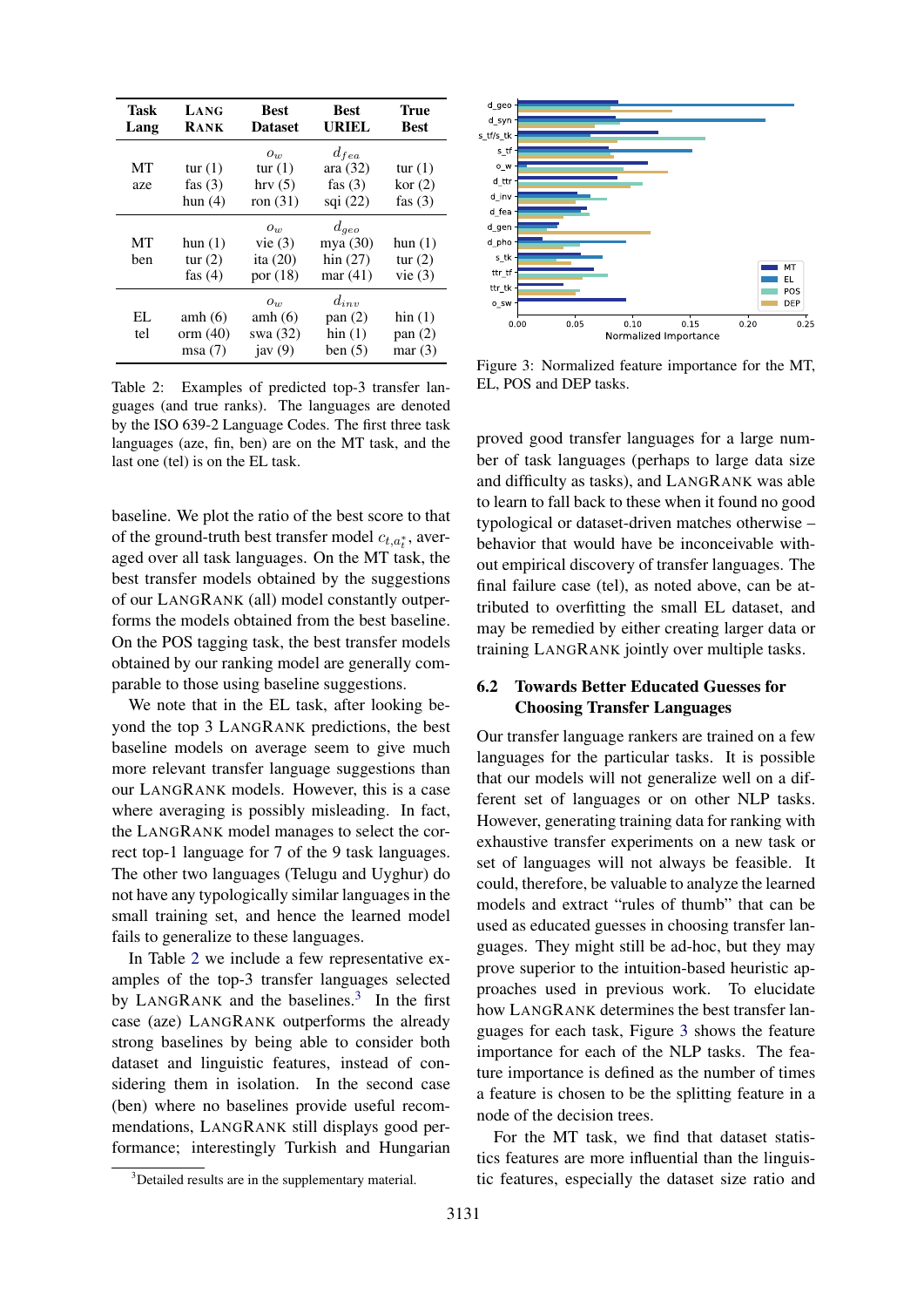the word overlap. This indicates that a good transfer language for machine translation depends more on the dataset size of the transfer language corpus and its the word and subword overlap with the task language corpus. This is confirmed by results of the LANGRANK (dataset) model in Table [1,](#page-5-0) which achieves the best performance by only using the subset of dataset statistics features. At the same time, we note that the dataset size ratio and TTR distance, although of high importance among all features, when used alone result in very poor performance. This phenomenon may be understood by looking at an example of a small decision tree in Figure [4:](#page-7-0) a genetic distance of less than 0.4 would produce a high ranking regardless of dataset size. The dataset feature in this tree provides a smaller gain than two typological features, although it still informs the decision.

For POS tagging, the two most important features are dataset size and the TTR distance. On the other hand, the lack of rich dataset-dependent features for the EL task leads to the geographic and syntactic distance being most influential. There are several relatively important features for the DEP parsing task, with geographic and genetic distance standing out, as well as word overlap. These are features that also yield good scores on their own (see Table [1\)](#page-5-0) but LANGRANK is able to combine them and achieve even better results.

## 7 Related Work

Cross-lingual transfer has been extensively used in several NLP tasks. In Section [1,](#page-0-2) we provided a (non-exhaustive) list of examples that employ cross-lingual transfer across several tasks. Other work has performed large-scale studies on the importance of appropriately selecting a transfer language, such as [Paul et al.](#page-9-15) [\(2009\)](#page-9-15), which performed an extensive search for a "pivot language" in statistical MT, but without attempting to actually learn or predict which pivot language is best.

Typologically-informed models are another vein of research that is relevant to our work. The relationship between linguistic typology and statistical modeling has been studied by [Gerz et al.](#page-8-16) [\(2018\)](#page-8-16) and [Cotterell et al.](#page-8-17) [\(2018\)](#page-8-17), with a focus on language modeling. [Tsvetkov et al.](#page-10-9) [\(2016b\)](#page-10-9) used typological information in the target language as additional input to their model for phonetic representation learning. [Ammar et al.](#page-8-1) [\(2016\)](#page-8-1) and [Ahmad et al.](#page-8-2) [\(2018\)](#page-8-2) used similar ideas for

<span id="page-7-0"></span>

Figure 4: An example of the decision tree learned in the machine translation task for Galician as task language.

dependency parsing, incorporating linguisticallyinformed vectors into their models. [O'Horan et al.](#page-9-16) [\(2016\)](#page-9-16) survey typological resources available and their utility in NLP tasks.

Although not for cross-lingual transfer, there has been prior work on data selection for training models. [Tsvetkov et al.](#page-10-10) [\(2016a\)](#page-10-10) and [Ruder and](#page-9-17) [Plank](#page-9-17) [\(2017\)](#page-9-17) use Bayesian optimization for data selection. [van der Wees et al.](#page-10-11) [\(2017\)](#page-10-11) study the effect of data selection of neural machine translation, as well as propose a dynamic method to select relevant training data that improves translation performance. [Plank and van Noord](#page-9-18) [\(2011\)](#page-9-18) design a method to automatically select domain-relevant training data for parsing in English and Dutch.

## 8 Conclusion

We formulate the task of selecting the optimal transfer languages for an NLP task as a ranking problem. For machine translation, entity linking, part-of-speech tagging, and dependency parsing, we train ranking models to predict the most promising transfer languages to use given a task language. We show that by taking multiple dataset statistics and language attributes into consideration, the learned ranking models recommend much better transfer languages than the ones suggested by considering only single language or dataset features. Through analyzing the learned ranking models, we also gain some insights on the types of features that are most influential in selecting transfer languages for each of the NLP tasks, which may inform future *ad hoc* selection even without useing our method.

## Acknowledgments

This project was supported in part by NSF Award No. 1761548 "Discovering and Demon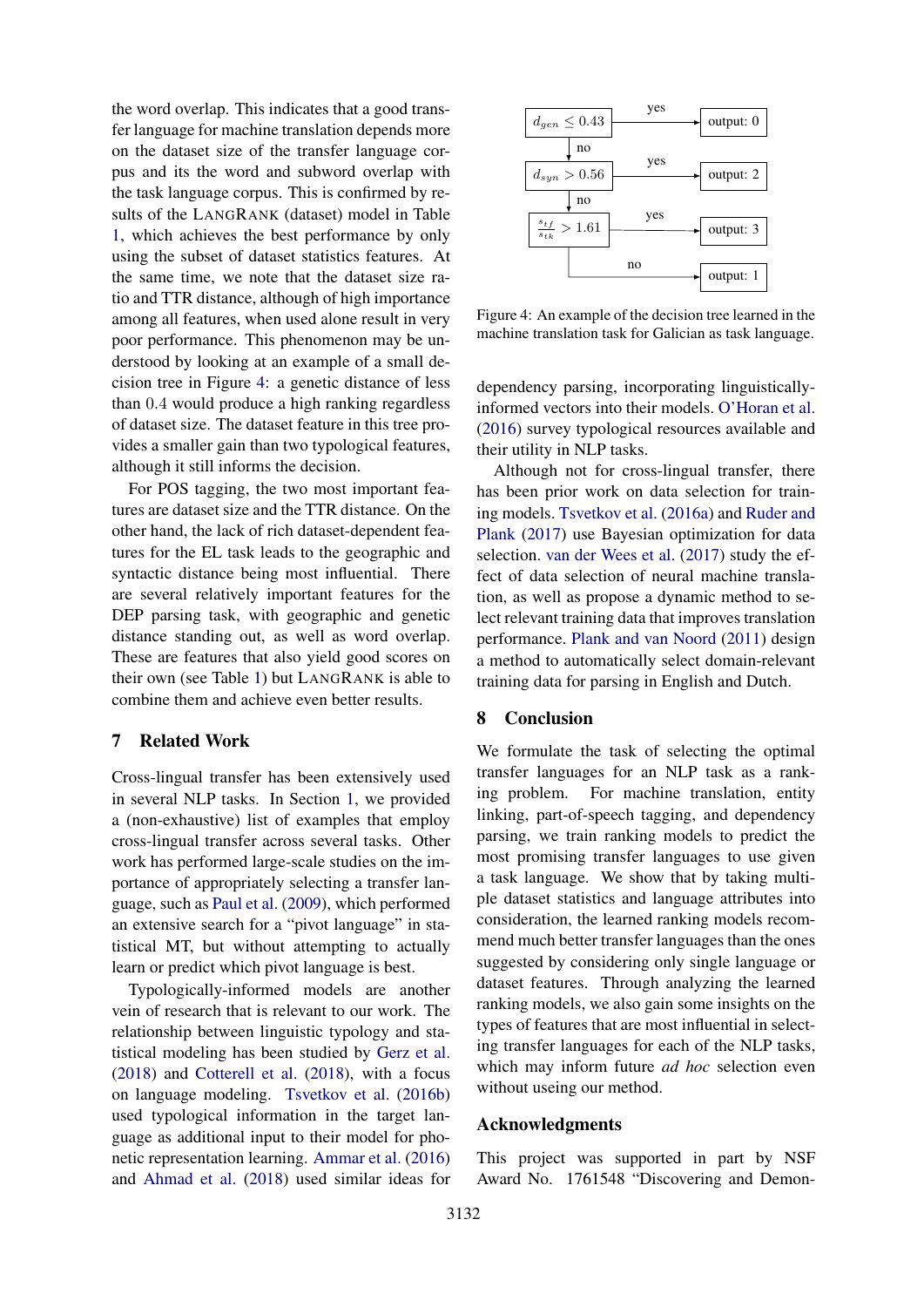strating Linguistic Features for Language Documentation," and the Defense Advanced Research Projects Agency Information Innovation Office (I2O) Low Resource Languages for Emergent Incidents (LORELEI) program under Contract No. HR0011-15-C0114. The views and conclusions contained in this doc- ument are those of the authors and should not be interpreted as representing the official policies, either expressed or implied, of the U.S. Government. The U.S. Government is authorized to reproduce and distribute reprints for Government purposes notwithstanding any copyright notation here on.

## References

- <span id="page-8-2"></span>Wasi Uddin Ahmad, Zhisong Zhang, Xuezhe Ma, Eduard Hovy, Kai-Wei Chang, and Nanyun Peng. 2018. Near or far, wide range zero-shot crosslingual dependency parsing. *arXiv preprint arXiv:1811.00570*.
- <span id="page-8-1"></span>Waleed Ammar, George Mulcaire, Miguel Ballesteros, Chris Dyer, and Noah Smith. 2016. [Many lan](https://www.transacl.org/ojs/index.php/tacl/article/view/892)[guages, one parser.](https://www.transacl.org/ojs/index.php/tacl/article/view/892) *Transactions of the Association for Computational Linguistics*, 4:431–444.
- <span id="page-8-13"></span>Dzmitry Bahdanau, Kyunghyun Cho, and Yoshua Bengio. 2015. [Neural machine translation by](https://arxiv.org/abs/1409.0473) [jointly learning to align and translate.](https://arxiv.org/abs/1409.0473) *ICLR 2015 (arXiv:1409.0473)*.
- <span id="page-8-12"></span>Chris J.C. Burges. 2010. [From RankNet to Lamb](https://www.microsoft.com/en-us/research/publication/from-ranknet-to-lambdarank-to-lambdamart-an-overview/)[daRank to LambdaMART: An overview.](https://www.microsoft.com/en-us/research/publication/from-ranknet-to-lambdarank-to-lambdamart-an-overview/) Technical report, Microsoft Research.
- <span id="page-8-9"></span>Chris Collins and Richard Kayne. 2011. [Syntactic](http://sswl.railsplayground.net) [structures of the world's languages.](http://sswl.railsplayground.net)
- <span id="page-8-3"></span>Ryan Cotterell and Georg Heigold. 2017. [Cross](https://www.aclweb.org/anthology/D17-1078)[lingual character-level neural morphological tag](https://www.aclweb.org/anthology/D17-1078)[ging.](https://www.aclweb.org/anthology/D17-1078) In *Proceedings of the 2017 Conference on Empirical Methods in Natural Language Processing*, pages 748–759, Copenhagen, Denmark. Association for Computational Linguistics.
- <span id="page-8-17"></span>Ryan Cotterell, Sebastian J. Mielke, Jason Eisner, and Brian Roark. 2018. [Are all languages equally hard](https://doi.org/10.18653/v1/N18-2085) [to language-model?](https://doi.org/10.18653/v1/N18-2085) In *Proceedings of the 2018 Conference of the North American Chapter of the Association for Computational Linguistics: Human Language Technologies, Volume 2 (Short Papers)*, pages 536–541. Association for Computational Linguistics.
- <span id="page-8-4"></span>Daxiang Dong, Hua Wu, Wei He, Dianhai Yu, and Haifeng Wang. 2015. [Multi-task learning for mul](http://www.aclweb.org/anthology/P15-1166)[tiple language translation.](http://www.aclweb.org/anthology/P15-1166) In *Proceedings of the 53rd Annual Meeting of the Association for Computational Linguistics and the 7th International Joint*

*Conference on Natural Language Processing (Volume 1: Long Papers)*, pages 1723–1732, Beijing, China. Association for Computational Linguistics.

- <span id="page-8-14"></span>Timothy Dozat and Christopher D Manning. 2016. [Deep biaffine attention for neural dependency pars](https://arxiv.org/abs/1611.01734)[ing.](https://arxiv.org/abs/1611.01734) *arXiv preprint arXiv:1611.01734*.
- <span id="page-8-10"></span>Matthew S. Dryer and Martin Haspelmath, editors. 2013. *[WALS Online](https://wals.info/)*. Max Planck Institute for Evolutionary Anthropology, Leipzig.
- <span id="page-8-16"></span>Daniela Gerz, Ivan Vulic, Edoardo Maria Ponti, Roi ´ Reichart, and Anna Korhonen. 2018. [On the rela](http://aclweb.org/anthology/D18-1029)[tion between linguistic typology and \(limitations of\)](http://aclweb.org/anthology/D18-1029) [multilingual language modeling.](http://aclweb.org/anthology/D18-1029) In *Proceedings of the 2018 Conference on Empirical Methods in Natural Language Processing*, pages 316–327. Association for Computational Linguistics.
- <span id="page-8-8"></span>Harald Hammarström, Robert Forkel, and Martin Haspelmath. 2018. [Glottolog 3.3.](https://glottolog.org/ accessed 2018-12-09) Max Planck Institute for the Science of Human History.
- <span id="page-8-15"></span>Kalervo Järvelin and Jaana Kekäläinen. 2002. Cumulated gain-based evaluation of ir techniques. *ACM Transactions on Information Systems (TOIS)*, 20(4):422–446.
- <span id="page-8-0"></span>Melvin Johnson, Mike Schuster, Quoc Le, Maxim Krikun, Yonghui Wu, Zhifeng Chen, Nikhil Thorat, Fernand a Vi $\tilde{A}$ ©gas, Martin Wattenberg, Greg Corrado, Macduff Hughes, and Jeffrey Dean. 2017. [Google's multilingual neural machine translation](https://transacl.org/ojs/index.php/tacl/article/view/1081) [system: Enabling zero-shot translation.](https://transacl.org/ojs/index.php/tacl/article/view/1081) *Transactions of the Association for Computational Linguistics*, 5:339–351.
- <span id="page-8-5"></span>Guolin Ke, Qi Meng, Thomas Finley, Taifeng Wang, Wei Chen, Weidong Ma, Qiwei Ye, and Tie-Yan Liu. 2017. [Lightgbm: A highly efficient gradient](http://papers.nips.cc/paper/6907-lightgbm-a-highly-efficient-gradient-boosting-decision-tree.pdf) [boosting decision tree.](http://papers.nips.cc/paper/6907-lightgbm-a-highly-efficient-gradient-boosting-decision-tree.pdf) In I. Guyon, U. V. Luxburg, S. Bengio, H. Wallach, R. Fergus, S. Vishwanathan, and R. Garnett, editors, *Advances in Neural Information Processing Systems 30*, pages 3146–3154. Curran Associates, Inc.
- <span id="page-8-6"></span>Taku Kudo. 2018. [Subword regularization: Improv](http://aclweb.org/anthology/P18-1007)[ing neural network translation models with multiple](http://aclweb.org/anthology/P18-1007) [subword candidates.](http://aclweb.org/anthology/P18-1007) In *Proceedings of the 56th Annual Meeting of the Association for Computational Linguistics (Volume 1: Long Papers)*, pages 66–75. Association for Computational Linguistics.
- <span id="page-8-11"></span>Paul M Lewis. 2009. *[Ethnologue: Languages of the](http://www.ethnologue.com/16) [World Sixteenth edition](http://www.ethnologue.com/16)*. Dallas, Texas: SIL International.
- <span id="page-8-7"></span>Patrick Littell, David R Mortensen, Ke Lin, Katherine Kairis, Carlisle Turner, and Lori Levin. 2017. [URIEL and lang2vec: Representing languages as ty](http://www.aclweb.org/anthology/E17-2002)[pological, geographical, and phylogenetic vectors.](http://www.aclweb.org/anthology/E17-2002) In *Proceedings of the 15th Conference of the European Chapter of the Association for Computational Linguistics: Volume 2, Short Papers*, volume 2, pages 8–14.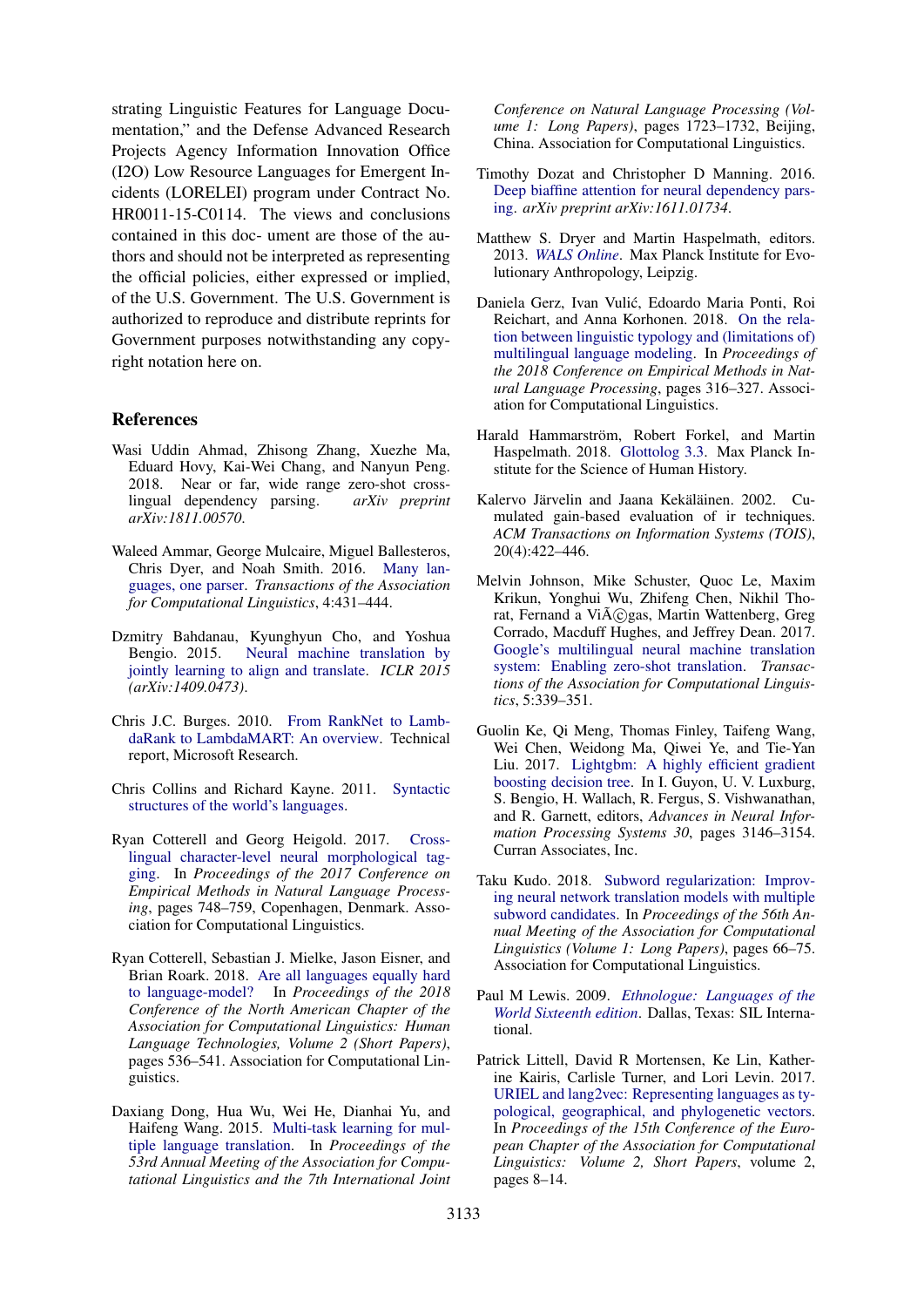- <span id="page-9-7"></span>Tie-Yan Liu et al. 2009. [Learning to rank for informa](https://www.nowpublishers.com/article/Details/INR-016)[tion retrieval.](https://www.nowpublishers.com/article/Details/INR-016) Foundations and Trends<sup>(R)</sup> in Infor*mation Retrieval*, 3(3):225–331.
- <span id="page-9-12"></span>Xuezhe Ma and Eduard Hovy. 2016. [End-to-end se](https://arxiv.org/abs/1603.01354)[quence labeling via bi-directional lstm-cnns-crf.](https://arxiv.org/abs/1603.01354) In *Proceedings of the 54th Annual Meeting of the Association for Computational Linguistics (Volume 1: Long Papers)*, volume 1, pages 1064–1074.
- <span id="page-9-3"></span>Chaitanya Malaviya, Matthew R. Gormley, and Graham Neubig. 2018. [Neural factor graph models for](http://www.aclweb.org/anthology/P18-1247) [cross-lingual morphological tagging.](http://www.aclweb.org/anthology/P18-1247) In *Proceedings of the 56th Annual Meeting of the Association for Computational Linguistics (Volume 1: Long Papers)*, pages 2653–2663, Melbourne, Australia. Association for Computational Linguistics.
- <span id="page-9-5"></span>Stephen Mayhew, Chen-Tse Tsai, and Dan Roth. 2017. [Cheap translation for cross-lingual named entity](http://www.aclweb.org/anthology/D17-1269) [recognition.](http://www.aclweb.org/anthology/D17-1269) In *Proceedings of the 2017 Conference on Empirical Methods in Natural Language Processing*, pages 2536–2545.
- <span id="page-9-14"></span>Robert C. Moore and William Lewis. 2010. [Intelligent](http://www.aclweb.org/anthology/P10-2041) [selection of language model training data.](http://www.aclweb.org/anthology/P10-2041) In *Proceedings of the ACL 2010 Conference Short Papers*, pages 220–224, Uppsala, Sweden. Association for Computational Linguistics.
- <span id="page-9-9"></span>Steven Moran, Daniel McCloy, and Richard Wright, editors. 2014. *[PHOIBLE Online](https://phoible.org/)*. Max Planck Institute for Evolutionary Anthropology, Leipzig.
- <span id="page-9-1"></span>Graham Neubig and Junjie Hu. 2018. [Rapid adaptation](http://www.phontron.com/paper/neubig18emnlp.pdf) [of neural machine translation to new languages.](http://www.phontron.com/paper/neubig18emnlp.pdf) In *Conference on Empirical Methods in Natural Language Processing (EMNLP)*, Brussels, Belgium.
- <span id="page-9-10"></span>Graham Neubig, Matthias Sperber, Xinyi Wang, Matthieu Felix, Austin Matthews, Sarguna Padmanabhan, Ye Qi, Devendra Singh Sachan, Philip Arthur, Pierre Godard, John Hewitt, Rachid Riad, and Liming Wang. 2018. [XNMT: The extensible](https://arxiv.org/pdf/1803.00188.pdf) [neural machine translation toolkit.](https://arxiv.org/pdf/1803.00188.pdf) In *Conference of the Association for Machine Translation in the Americas (AMTA) Open Source Software Showcase*, Boston.
- <span id="page-9-0"></span>Toan Q. Nguyen and David Chiang. 2017. Transfer learning across low-resource, related languages for neural machine translation. In *Proc. IJCNLP*, volume 2, pages 296–301.
- <span id="page-9-13"></span>Joakim Nivre, Mitchell Abrams, Željko Agić, and et al. 2018. [Universal dependencies 2.2.](http://hdl.handle.net/11234/1-2837) LIN-DAT/CLARIN digital library at the Institute of Formal and Applied Linguistics (UFAL), Faculty of Mathematics and Physics, Charles University.
- <span id="page-9-16"></span>Helen O'Horan, Yevgeni Berzak, Ivan Vulic, Roi Reichart, and Anna Korhonen. 2016. [Survey on the](http://aclweb.org/anthology/C16-1123) [use of typological information in natural language](http://aclweb.org/anthology/C16-1123) [processing.](http://aclweb.org/anthology/C16-1123) In *Proceedings of COLING 2016, the 26th International Conference on Computational*

*Linguistics: Technical Papers*, pages 1297–1308, Osaka, Japan. The COLING 2016 Organizing Committee.

- <span id="page-9-15"></span>Michael Paul, Hirofumi Yamamoto, Eiichiro Sumita, and Satoshi Nakamura. 2009. On the importance of pivot language selection for statistical machine translation. In *Proceedings of Human Language Technologies: The 2009 Annual Conference of the North American Chapter of the Association for Computational Linguistics, Companion Volume: Short Papers*, pages 221–224. Association for Computational Linguistics.
- <span id="page-9-4"></span>Barbara Plank and Željko Agić, 2018. [Distant super](http://aclweb.org/anthology/D18-1061)[vision from disparate sources for low-resource part](http://aclweb.org/anthology/D18-1061)[of-speech tagging.](http://aclweb.org/anthology/D18-1061) In *Proceedings of the 2018 Conference on Empirical Methods in Natural Language Processing*, pages 614–620. Association for Computational Linguistics.
- <span id="page-9-18"></span>Barbara Plank and Gertjan van Noord. 2011. [Effective](http://www.aclweb.org/anthology/P11-1157) [measures of domain similarity for parsing.](http://www.aclweb.org/anthology/P11-1157) In *Proceedings of the 49th Annual Meeting of the Association for Computational Linguistics: Human Language Technologies*, pages 1566–1576, Portland, Oregon, USA. Association for Computational Linguistics.
- <span id="page-9-2"></span>Edoardo Maria Ponti, Roi Reichart, Anna Korhonen, and Ivan Vulić. 2018. [Isomorphic transfer of syn](http://www.aclweb.org/anthology/P18-1142)[tactic structures in cross-lingual nlp.](http://www.aclweb.org/anthology/P18-1142) In *Proceedings of the 56th Annual Meeting of the Association for Computational Linguistics (Volume 1: Long Papers)*, pages 1531–1542, Melbourne, Australia. Association for Computational Linguistics.
- <span id="page-9-11"></span>Ye Qi, Devendra Sachan, Matthieu Felix, Sarguna Padmanabhan, and Graham Neubig. 2018. [When and](https://doi.org/10.18653/v1/N18-2084) [why are pre-trained word embeddings useful for](https://doi.org/10.18653/v1/N18-2084) [neural machine translation?](https://doi.org/10.18653/v1/N18-2084) In *Proceedings of the 2018 Conference of the North American Chapter of the Association for Computational Linguistics: Human Language Technologies, Volume 2 (Short Papers)*, pages 529–535. Association for Computational Linguistics.
- <span id="page-9-8"></span>Brian Richards. 1987. [Type/token ratios: What do they](https://www.cambridge.org/core/journals/journal-of-child-language/article/typetoken-ratios-what-do-they-really-tell-us/B15717A4D91390ED7E2F2DA143BA1DDB) [really tell us?](https://www.cambridge.org/core/journals/journal-of-child-language/article/typetoken-ratios-what-do-they-really-tell-us/B15717A4D91390ED7E2F2DA143BA1DDB) *Journal of child language*, 14(2):201– 209.
- <span id="page-9-6"></span>Shruti Rijhwani, Jiateng Xie, Graham Neubig, and Jaime Carbonell. 2019. [Zero-shot neural transfer for](https://arxiv.org/abs/1811.04154) [cross-lingual entity linking.](https://arxiv.org/abs/1811.04154) In *Thirty-Third AAAI Conference on Artificial Intelligence (AAAI)*, Honolulu, Hawaii.
- <span id="page-9-17"></span>Sebastian Ruder and Barbara Plank. 2017. [Learning to](https://doi.org/10.18653/v1/D17-1038) [select data for transfer learning with Bayesian Opti](https://doi.org/10.18653/v1/D17-1038)[mization.](https://doi.org/10.18653/v1/D17-1038) In *Proceedings of the 2017 Conference on Empirical Methods in Natural Language Processing*, pages 372–382, Copenhagen, Denmark. Association for Computational Linguistics.